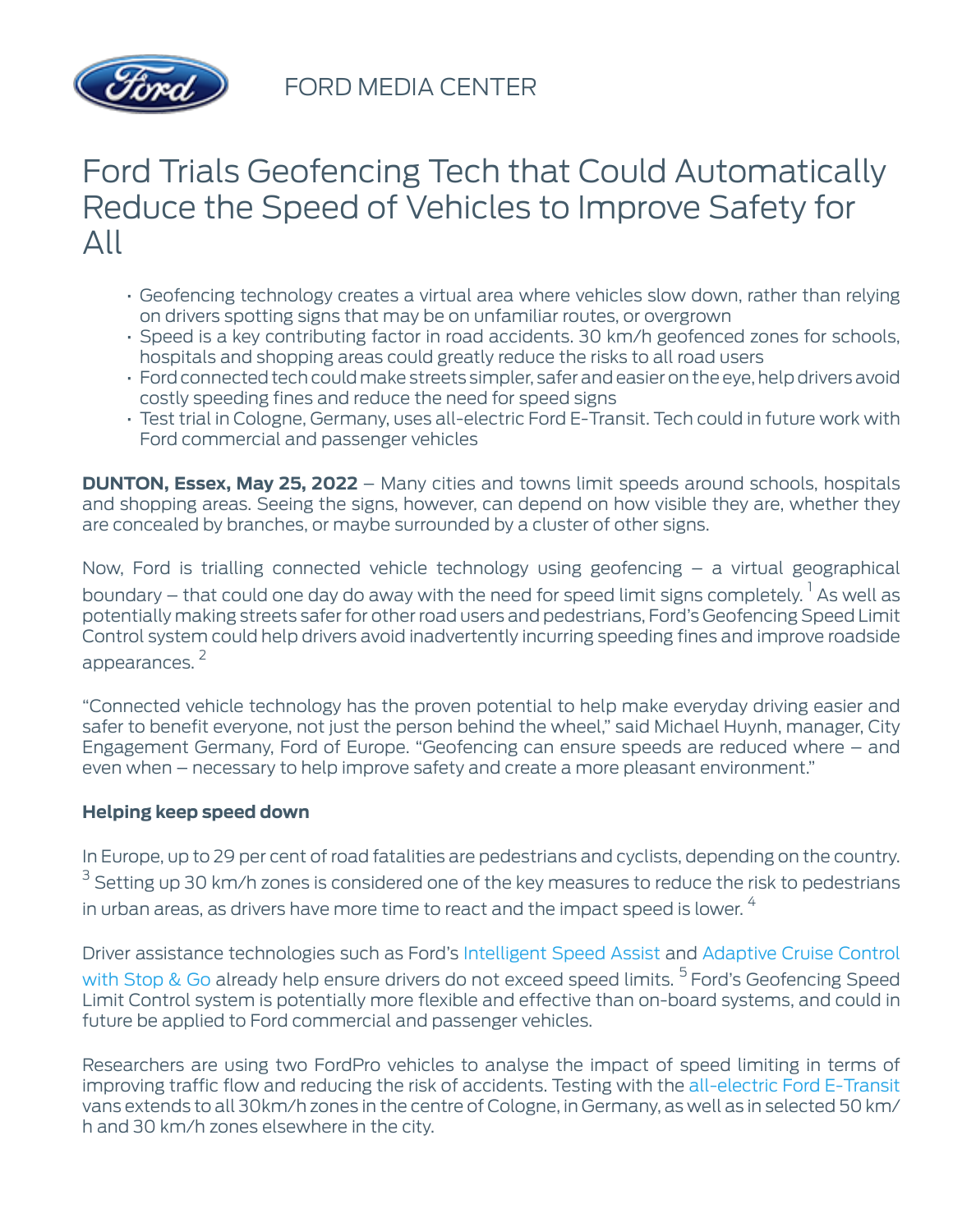The 12-month trial builds on other recent Ford research projects that endeavour to help improve road safety, including [connected traffic light tech](https://media.ford.com/content/fordmedia/feu/en/news/2022/03/29/ford_s-smart-traffic-lights-go-green-for-emergency-vehicles-.html) that could automatically go green to offer clearer routes for ambulances, fire engines and police vehicles, and the use of [specific speakers inside the vehicle](https://media.ford.com/content/fordmedia/feu/en/news/2022/02/17/ford-tests-footsteps--bicycle-bells-as-smart-driver-alerts.html) [to alert drivers](https://media.ford.com/content/fordmedia/feu/en/news/2022/02/17/ford-tests-footsteps--bicycle-bells-as-smart-driver-alerts.html) to the direction from which people and objects are approaching.

Ford's [Local Hazard Information,](https://mobile.twitter.com/FordNewsEurope/status/1525074171708989440?cxt=HHwWgICzzaC4k6oqAAAA) [introduced on Ford Puma in 2020](https://media.ford.com/content/fordmedia/feu/en/news/2021/01/21/ford-shares-connected-car-data-with-other-manufacturers-to-help-.html), is also helping to make roads safer. The connected technology, now on 500,000 Ford vehicles in Europe, alerted drivers to more than 35,000 broken down vehicles, both Ford and non-Ford, and warned drivers of more than 100,000 hazards ahead per month in Europe in 2021.

#### **How it works**

The trial is the result of a collaboration between the Ford City Engagement team, city officials in Cologne and Aachen, and Ford software engineers in Palo Alto, in the US. Together with colleagues in Aachen, the Palo Alto engineers developed technology that connects the vehicle to the geofencing system for GPS tracking and data exchange.

The driver receives the information via the dashboard display cluster, with the new speed limit flashing below the current speed. The vehicle automatically reduces speed in line with the geofenced zone. The driver can override the system and deactivate the speed limit control at any time.

In the future, Ford's Geofencing Speed Limit Control system could enable drivers to set their own geofencing zones at speeds as low as 20 km/h, including at depots and private facilities. Speed limits could also be set dynamically, to take into account local hazards, temporary road works and the time of day.

The German Traffic Code has over 1,000 types of road signs. <sup>6</sup> In the UK, it is estimated that the number of road signs has doubled in the last two decades, to around 4.6 million in total, with the

Department for Transport requesting that local councils remove unnecessary and unsightly signs.  $'$ Reducing the number of signs on the roads could go a long way towards decluttering our cities, with drivers able to concentrate on the roads rather than keep watch for signs.

"Our drivers should benefit from the latest technical support, including geofencing based assistant systems that enable them to keep to the speed limits and fully concentrate on the road," said Dr. Bert Schröer,Head of Vehicle Technology and Mobility, AWB, a waste disposal company involved in the trial along with the City of Cologne.

The trial runs until March 2023 and is part of broader research initiatives putting pre-production and prototype Ford E-Transit vehicles to the test across a variety of intensive real-world operating scenarios, including in the postal, municipal and utilities services, as well as last mile and grocery delivery sectors within France, Germany, Italy, the Netherlands, Norway and the UK.

Ford is also using [geofencing technology to improve air quality in cities,](https://media.ford.com/content/fordmedia/feu/en/news/2020/12/17/ford-study-shows-blockchain--dynamic-geofencing-and-plug-in-hybr.html) ensuring that the Ford Transit Custom plug-in hybrid electric vehicle runs automatically in zero-emission electric-drive mode whenever the vehicle enters a low#emission zone.

#### $# # #$

<sup>1</sup> This vehicle feature is being developed for trial purposes only and is currently not available for purchase. Geofencing creates a virtual geographic boundary defined by GPS technology.